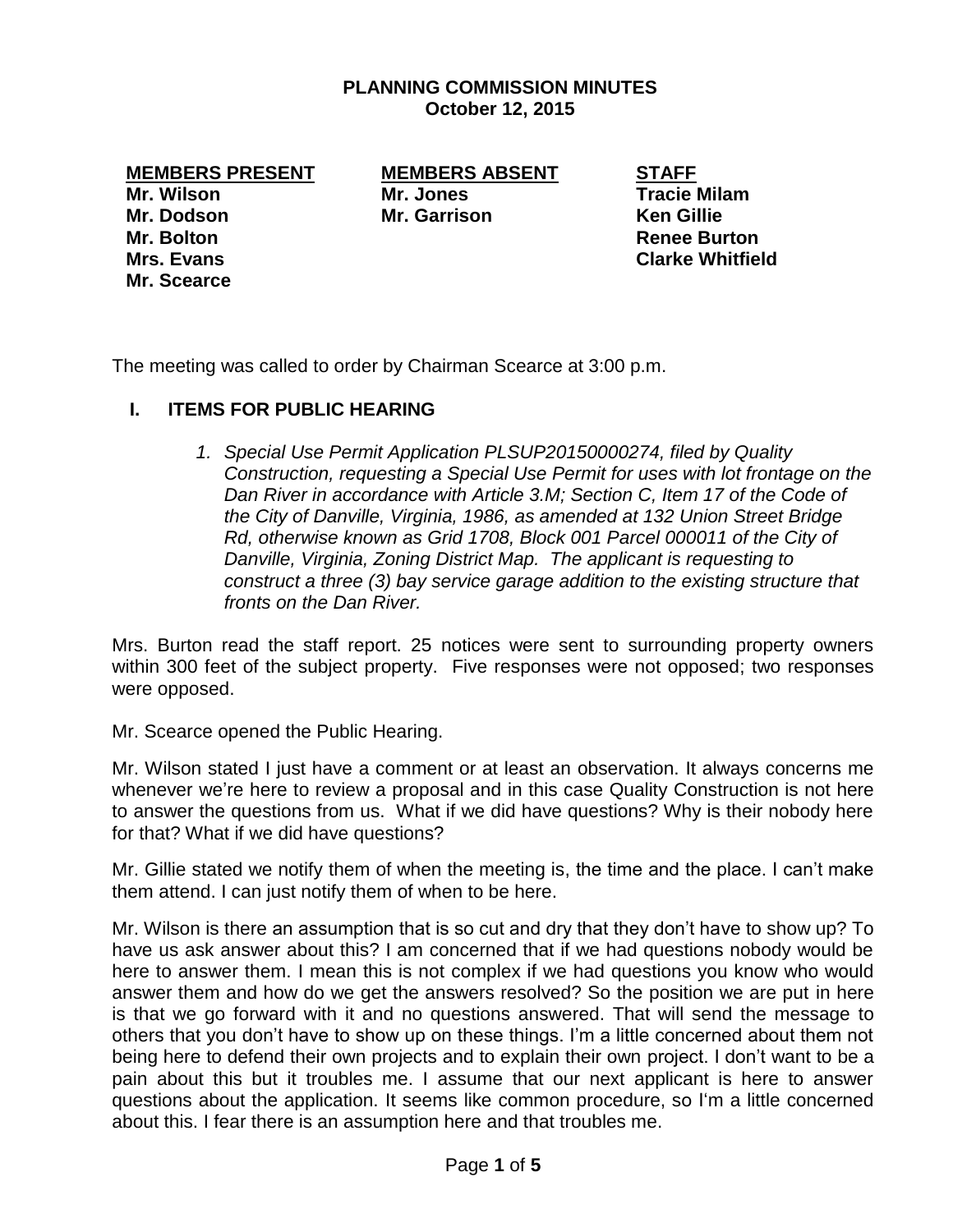Mrs. Evans agrees.

Mr. Gillie stated you have the option of putting conditions on the request to address any issues that you feel are brought up because of this Special Use Permit. Planning Commission can make recommendations of conditions on Special Use Permits. You also have the option of tabling the request for a future meeting. That way the applicant may or may not show up at the future meeting.

Mr. Whitfield stated they can deny it.

Mr. Gillie stated or they can recommend denial of the request. Again, we as staff can't make them come. You can deny it or you can put conditions on it.

Mr. Scearce stated I would say historically this type thing has happened before. It is pretty simple and staff has recommended approval on the case. They don't see any problems. I'm not saying it's the right thing but it has happened before. Of course if they felt like their were issues they show up and try to defend the issue; I guess they felt like it wasn't one.

Mr. Wilson stated well you know is it okay to have this discussion at this point? I mean that's fine but how can they know we don't have any issues? This is an enlargement of property right there at that bridge and it extends toward the trail. I can see where there would be concerns maybe by someone about this. So I'm really thinking about principle here more than I am this particular item. I think it puts us in a very awkward position. The people aren't here to answer the questions we might have, I think it's an assumption here. But on the other hand is not the kind of thing I would probably have and issue with if they were here. I'm really trying to think in long term precedent setting and how we deal with this. I don't know what this means to these people but my indication and thinking on this is to table it until they come and speak to the questions that we might have we. I fear that if we don't do this, this is going to occur.

Mrs. Evans stated I agree with Mr. Wilson that we should table the request until they can come forward and present their case and it may have been in the past that because there didn't seem to be any issues that they didn't feel the need to show up. As the Planning Commission people need to respect us as we respect them.

Mr. Wilson stated we are doing this as a volunteer basis I'm here this is my job I think it's something that we need to as a Commission need to think about that.

Mr. Bolton stated when they were here talking with you were they're any issues that came up that you feel like would be pretty clear cut?

Mr. Gillie stated we talked to them about the flood plain issues which were addressed through the engineer, the necessity for a Special Use Permit and they were notified of the date of the meeting. We can't make someone attend one of these all we can just tell them you are going for it. Here are the issues that we have and present it to them. Why they chose not to show I don't know.

Mr. Bolton stated I'm with Mr. Scearce in a sense that it has been done before if it was pretty clear cut nobody showed up. I hate to just make an example of them at this point. I also agree with Mr. Wilson and Mrs. Evans people should be here and maybe going forward that should be something that we look at.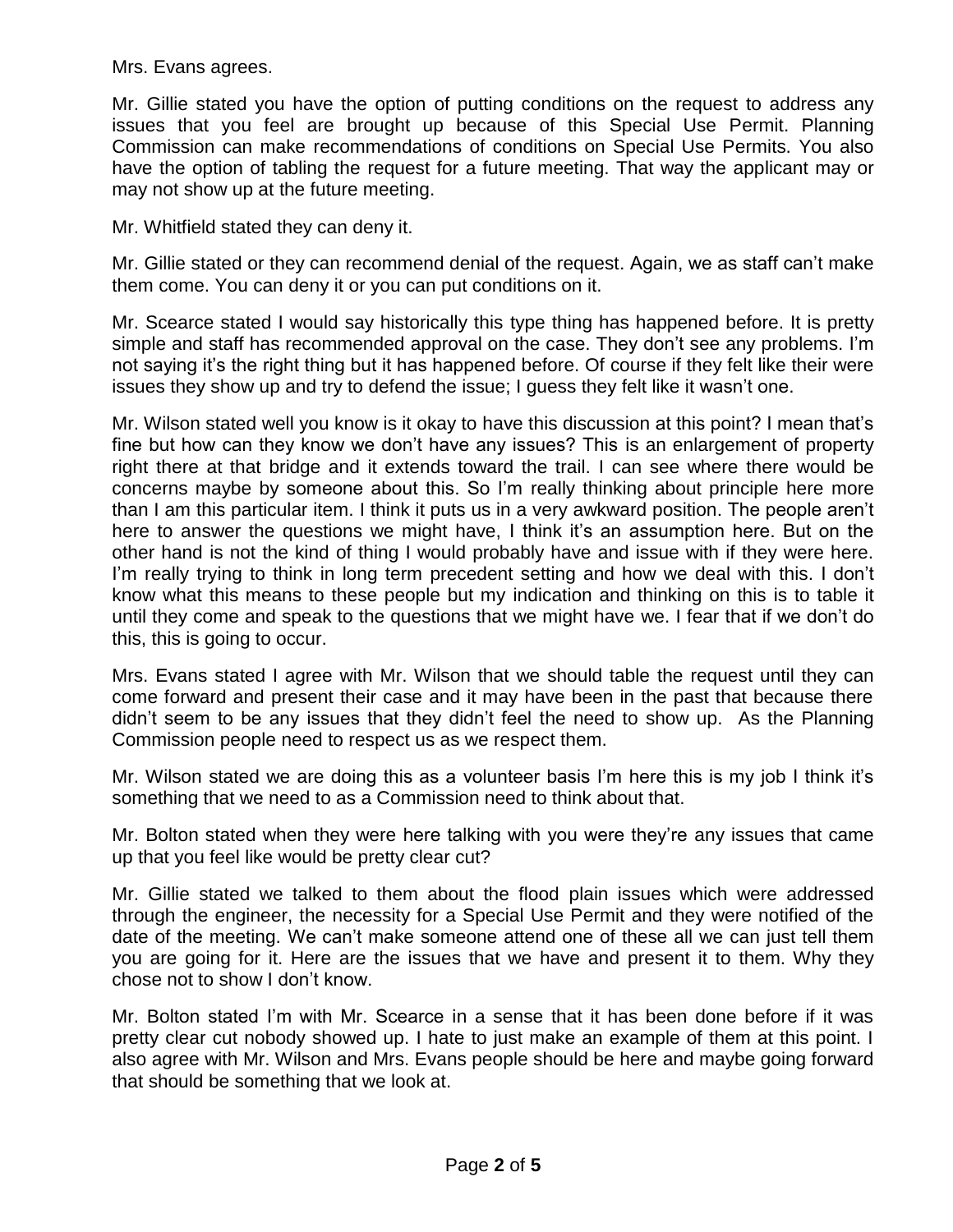Mr. Scearce stated If there was some issues that you felt would be worthy of turning it down you could. Like he said this case I don't have any problems with it. But it's up to you what you want to do as far as going forward with this particular issue.

Mr. Wilson stated the principle is a pretty big deal to me this particular case is not. But I probably, since this is going on the record, that if we do approve this I will not do this again only because it's some vagueness about this precedent. I will in the future if someone doesn't show to have questions answered I will probably make an immediate stand about that until they are here to go over their stuff. Do I have the option to abstain from a vote?

Mr. Whitfield stated not unless you have a conflict of interest under the Virginia Conflict of interest act.

Mr. Wilson stated I don't in this case.

Mr. Bolton stated is the flood plain a condition? It says that construction will be elevated on the flood plain is that a condition or was you just making a comment that it is above the flood plain?

Mr. Gillie stated they are required actually before they get their permit to elevate it above. When the plans came in we made sure that they were aware that there were flood plain issues and that they had to do these certain things to even obtain their permit. We just wanted you to know that because this is against the river, the necessity for Special Use Permit. That's one of the things that staff looks at right away to advise applicants that this has to be addressed.

- Mr. Bolton stated is has been done?
- Mr. Gillie stated it has.

Mrs. Evans stated so you don't know what warrants three extra bays?

Mr. Gillie stated I do not.

Mr. Wilson stated this really disturbs me because if we had questions. You know if we had neighbors show up that had concerns. We have two people here that are opposing and they are not here either but we do have two people opposing. We have No forum really except the staff to assess any of this. It really is a problem. I just don't like it.

Mr. Gillie stated if you wish, we will in the future when people talk us, to tell them you must be here. Again, I cannot force them to.

Mr. Wilson stated we had this conversation before.

Mr. Gillie stated we have told people we strongly recommend we have another applicant that will speak in a few minutes we strongly recommend that you should be here. We send out notifications as well. But I can't go out and grab someone and say you need to be at the meeting its three o'clock.

Mr. Wilson stated that's not your responsible they are the ones with the project. Woodall and Quality construction are the ones with the project. They are the ones that want to expand they have vested interest here we are the group that has been set aside to view it these things. We really have our hands tied we can't review it. The only thing that makes this a little different is that it's probably not bad.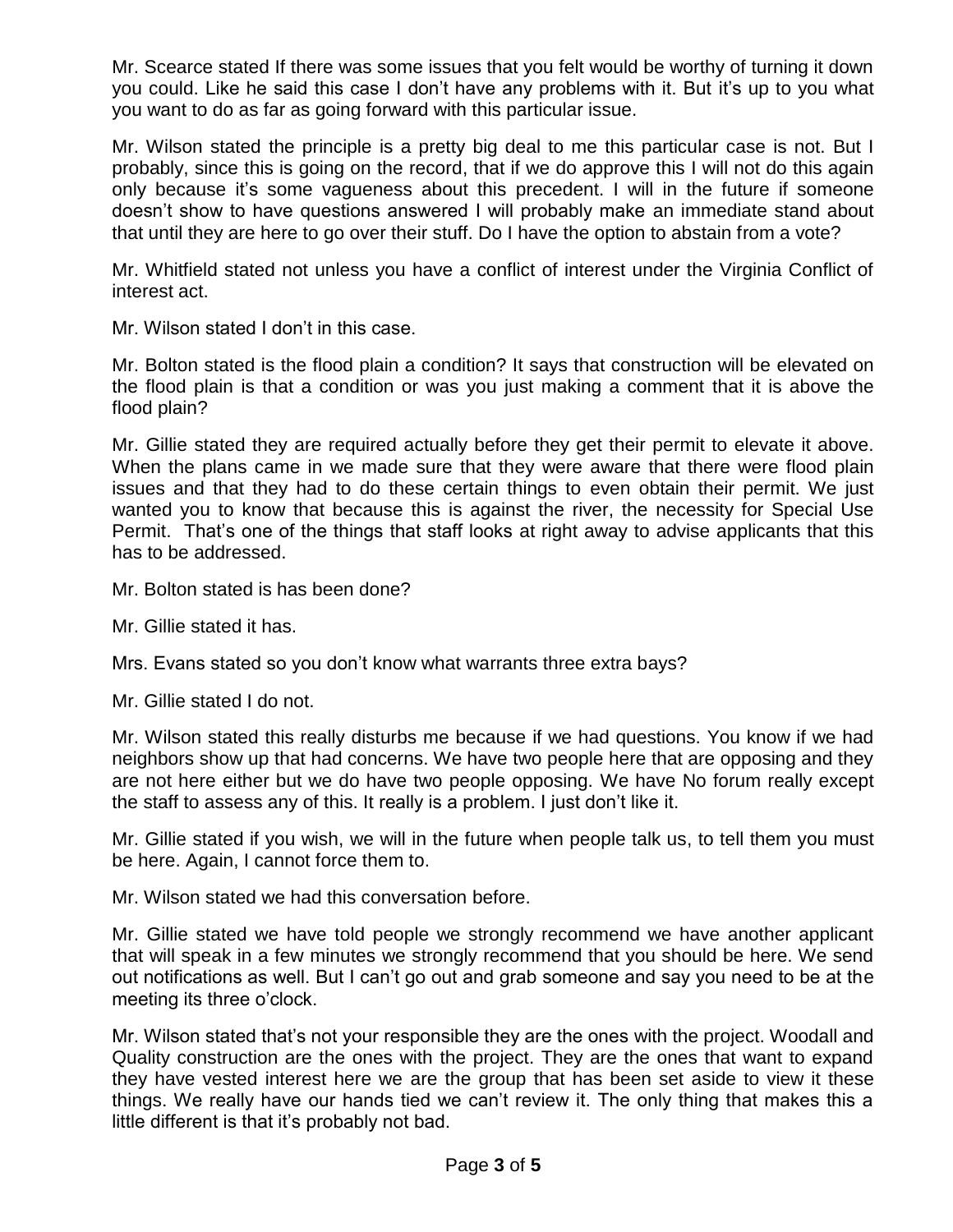Mr. Scearce stated you can based on the facts.

Mr. Scearce closed the Public Hearing.

# **Mr. Bolton made a motion for approval as submitted. Mr. Dodson seconded the motion. The motion was approved by a 3-2 vote.**

*2. Rezoning Application PLRZ20150000277, filed by William Mitchell, Jr., requesting to rezone from N-C Neighborhood Commercial to "Conditional" HR-C Highway Retail Commercial, 668 Arnett Boulevard and adjacent parcel ID # 04535, otherwise known as Grid 1816, Block 005, Parcel's 00005 and 00004 respectively, of the City of Danville, Virginia Zoning District Map. The applicant is proposing to rezone to allow for a dry cleaning operation.*

Mr. Gillie read the staff report. Twenty-one notices were sent to surrounding property owners within 300 feet of the subject property. You have a list in front of you of the responses. Five responses were not opposed; one response was opposed.

Mr. Scearce opened the Public Hearing.

Present on behalf of the request was Mr. William Mitchell Jr.

Mr. Mitchell stated I would like to have this property rezoned for dry cleaning. The property was original purchased by my father and it was designed and built specific for dry cleaning. Which it operated as a dry cleaning for my family for 38 years and then two others cleaner' used it as branch offices up until 2009, at which time it became a dog grooming business. I didn't know at the time that would cause me to lose my grandfather but I have kept the property up. It is in complete compliance with the EPA, the Fire Marshall and it was originally opened in 1956 GLH Johnson School opened it in 1952 and we had never had a traffic flow problem or anything of that nature. I just request to be able to put a cleaners there.

Mr. Bolton stated are you going to open it as Mitchell cleaners or are you looking to lease it to someone?

Mr. Mitchell stated someone else.

Mr. Whitfield stated do you have someone in mind?

Mr. Mitchell stated I have a person of interest.

Mrs. Scearce pertaining to the zoning and spot zoning was there any consideration about bring this into neighborhood as opposed to making HRC conditions or does that matter.

Mr. Gillie stated in order for it to be in the neighborhood we would have to change the code to allow it. We felt that going to the conditional HRC with limitations that kept it very similar to NC allowing use, a few minor alterations wouldn't be considered spot zoning. It is very similar to the adjacent its just allows for slight tweaking of that. The uses that are permitted that he is proposing are similar uses that are already in the immediate area. So we didn't feel that spot zoning was an issue.

Mr. Scearce stated particularly since it was built for a cleaners I don't have a problem with it. I was just thinking about how we designate whether it be HRC.